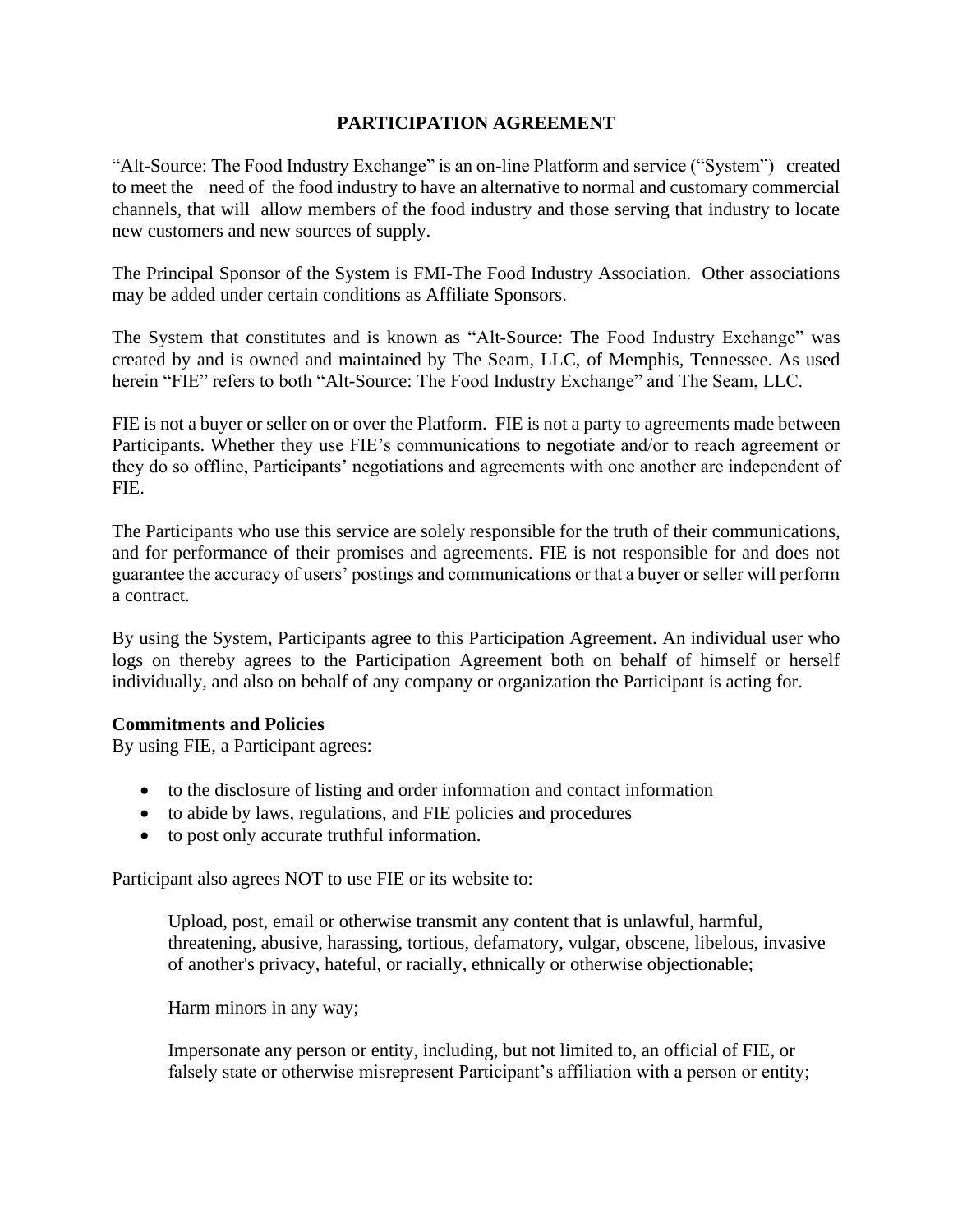Forge headers or otherwise manipulate identifiers in order to disguise the origin of any content transmitted through FIE;

Use any FIE application or any information or software associated with the Platform for any purpose other than negotiating, contacting or agreeing with parties consistent with the purposes and policies of FIE;

Upload, post, email or otherwise transmit any content that Participant does not have a right to transmit under any law or under contractual or fiduciary relationships (such as inside information, proprietary and confidential information learned or disclosed as part of employment relationships or under nondisclosure agreements);

Upload, post, email or otherwise transmit any content that infringes any patent;

Upload, post, email or otherwise transmit any trademark, trade secret, publicity, moral, database, copyright or other proprietary rights ("Rights") of any person or party;

Upload, post, email or otherwise transmit any unsolicited or unauthorized advertising, promotional materials, "junk mail," "spam," "chain letters," "pyramid schemes" or use any robot, spider, or other automated means to access FIE;

Upload, post, email or otherwise transmit any material that contains software viruses, or any other computer code, files or programs designed to interrupt, destroy or limit the functionality of any computer software or hardware or telecommunications equipment;

Disrupt the normal flow of dialogue, or otherwise act in a manner that negatively affects other users' ability to engage in real time communications;

Interfere with or disrupt FIE or its Web Site or servers or networks connected to FIE, or disobey any requirements, procedures, policies or regulations of networks connected to FIE's system or Web Site;

Violate any applicable local, state, national or international law or regulations;

"Stalk" or otherwise harass another participant;

Monitor or copy our website or our System, or the content contained therein using any robot, spider, other automatic device, or manual process;

Harvest or otherwise collect information about users except for the purpose of negotiating, contacting and/or agreeing with parties consistent with the purposes and policies of FIE;

Disclose, sell, rent, or distribute a user's information to a third party for purposes unrelated to FIE;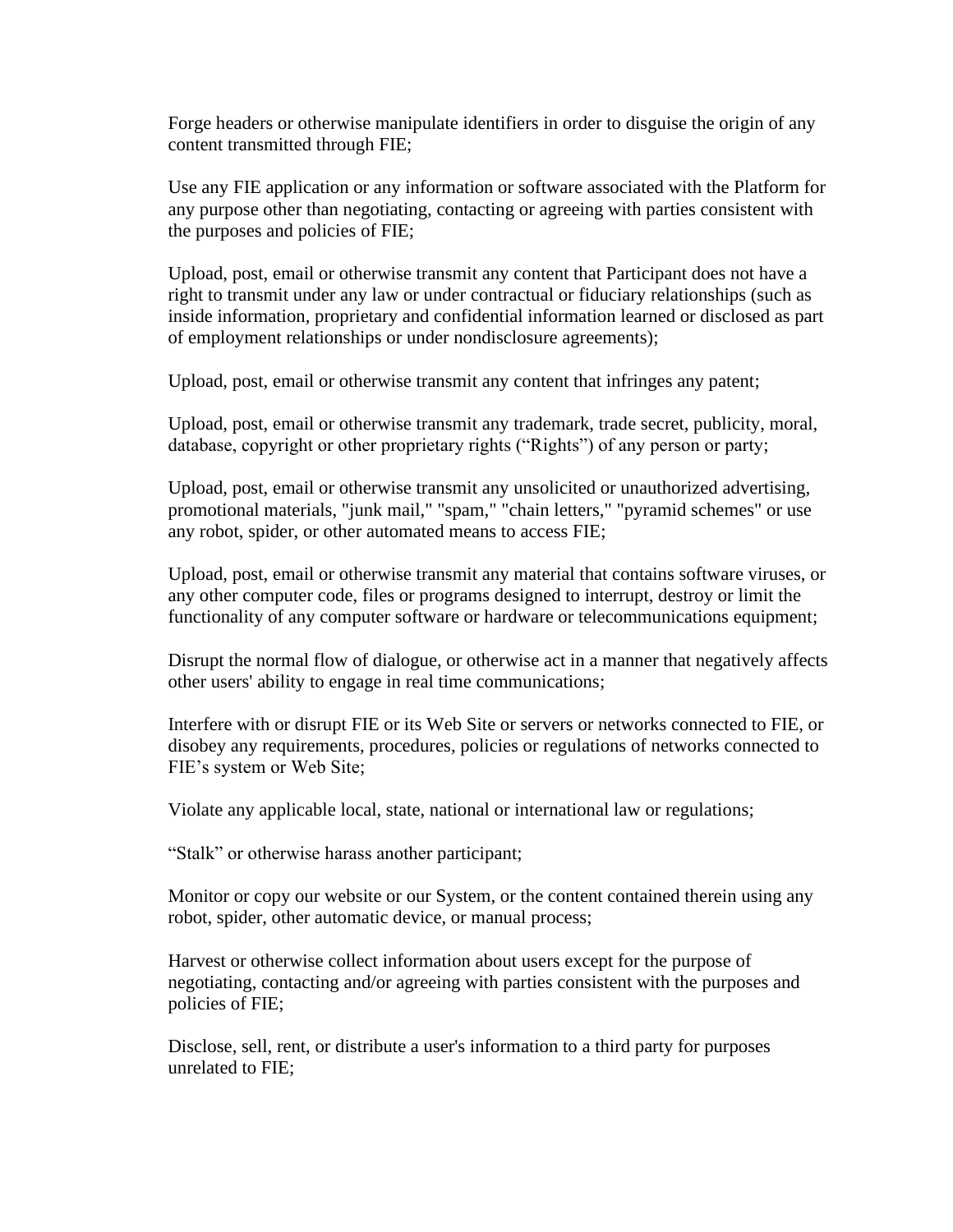Use user information for marketing purposes, via electronic or other means, unless you obtain the consent of the specific user to do so.

If FIE believes a Participant is acting inconsistently with the purposes or policies of this System it may, in its sole and unfettered discretion limit or terminate a Participant's access to FIE, delay or remove listings, and/or take other steps it deems appropriate.

FIE has the right, with or without cause, to modify, or terminate all or part of its services at its discretion.

## **Content (Information)**

As a buyer, seller or supplier of products or services, you agree to ensure that content directly associated with your listings is accurate. FIE takes no responsibility for any content provided by you or any third party. You represent and warrant that, for all information you provide on the Platform or otherwise as a result of contacts made directly or indirectly through FIE, you own or otherwise control all necessary rights to provide it and to meet your obligations under this Participation Agreement. You represent and warrant that use of any such content (including derivative works) by FIE, its users, or others in contract with FIE, does not and will not infringe any Rights of any third party.

FIE does not promise that the content provided through it will always be available, accurate, complete, and up to date.

You agree that FIE is not responsible for examining or warranting the postings or information provided by other parties on or through it, and that you will not attempt to hold FIE liable for inaccuracies.

When you provide information using FIE, you grant FIE a non-exclusive, worldwide, perpetual, irrevocable, royalty-free, sublicensable (through multiple tiers) right to exercise any and all Rights, including intellectual property rights, you have in that information in any media known now or developed in the future. To the fullest extent permitted under applicable law, you waive your right to enforce your Rights in that information against FIE, its assignees, its sublicensees, and their assignees.

The name "Alt-Source: The Food Industry Exchange," "FIE," "The Seam," and other marks, logos, designs, and phrases that we use in connection with FIE are trademarks, service marks, or trade dress or trade names of The Seam, LLC in the U.S. and other countries. They may not be used without the express written prior permission of The Seam, LLC.

### **Notice for Claims of Intellectual Property Violations**

We respond to notices of alleged Intellectual Property violations and alleged copyright infringement under the United States Digital Millennium Copyright Act. If you believe that your intellectual property rights or copyrights have been infringed, please notify The Seam Toll-Free: +1.877.280.3413 or by email at info@theseam.com.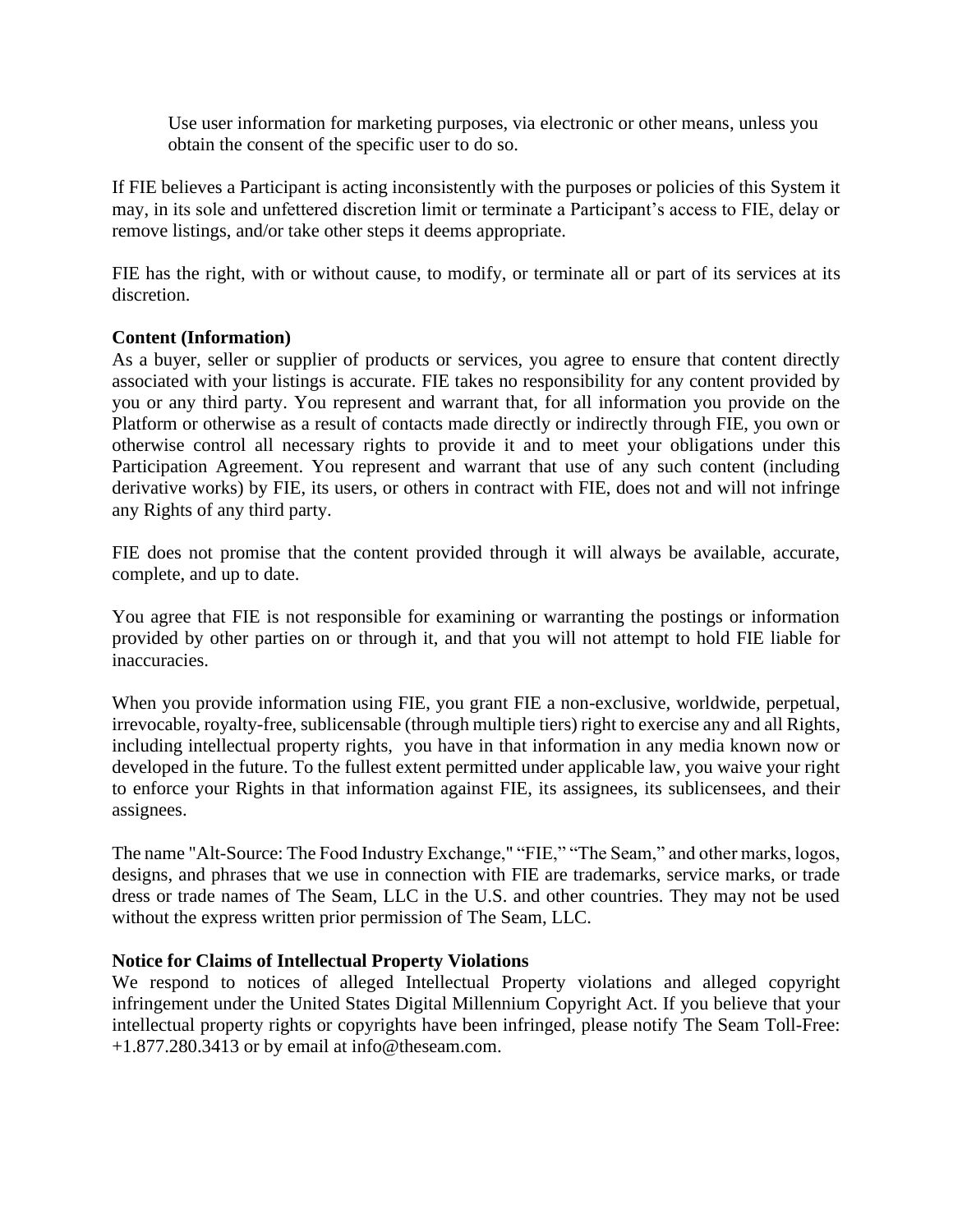## **Authorization to Contact You; Analyzing Message Content**

FIE may contact you at any telephone number and other contact information that you have provided us, to: (i) notify you regarding your account; (ii) troubleshoot problems with your account; (iii) resolve a dispute; (iv) collect a debt; (v) poll your opinions through surveys or questionnaires; or (vi) as otherwise necessary to service your account or enforce this Participation Agreement, our policies, applicable law, or any other agreement we may have with you. FIE may also contact you for marketing purposes. Our collection, use, disclosure, retention, and protection of your personal information is governed by the [User Privacy Notice.](https://www.theseam.com/dist/resources/privacy_policy.pdf)

FIE may share your telephone number and other contact information with other users of FIE to facilitate communication for buyer, seller or supplier products and services.

FIE's automated systems may scan and analyze the contents of messages sent through its notifications and messaging platform, including messages between users, to detect and prevent fraudulent activity or violations of FIE's Participation Agreement, including the incorporated terms, notices, rules, and policies. This scanning and analysis may occur before, during, or after the message is sent, or while in storage. FIE may store message contents, to conduct this scanning and analysis.

### **Changes in Service.**

FIE reserves the right at any time and from time to time to modify or discontinue, temporarily or permanently, FIE system or FIE's Web Site (or any part thereof) with or without notice. Participant agrees that FIE shall not be liable to Participant or to any third party for any modification, suspension, or discontinuance of FIE or FIE's Web Site.

### **Disclaimer of Warranties; Limitation of Liability.**

FIE cannot and does not guarantee the continuous operation of or access to our service. Requests and offers for products and services and other notification functionality in FIE's applications may not occur in real time. Such functionality is subject to delays beyond FIE's control.

You agree that you are making use of our Services at your own risk, and that they are being provided to you on an "AS IS" and "AS AVAILABLE" basis. Accordingly, to the extent permitted by applicable law, WE EXCLUDE ALL EXPRESS OR IMPLIED WARRANTIES, TERMS AND CONDITIONS INCLUDING, BUT NOT LIMITED TO, IMPLIED WARRANTIES OF MERCHANTABILITY, FITNESS FOR A PARTICULAR PURPOSE, AND NON-INFRINGEMENT.

In addition, to the extent permitted by applicable law, WE (including FIE, its owners and affiliates, the Sponsoring Organizations, and our and their officers, directors, agents and employees) are not liable, and you agree not to hold us responsible, for any damages or losses (including, but not limited to, loss of money, goodwill or reputation, profits, other intangible losses, or any special, indirect, or consequential damages) resulting directly or indirectly from your use of or your inability to use the Platform, System and services.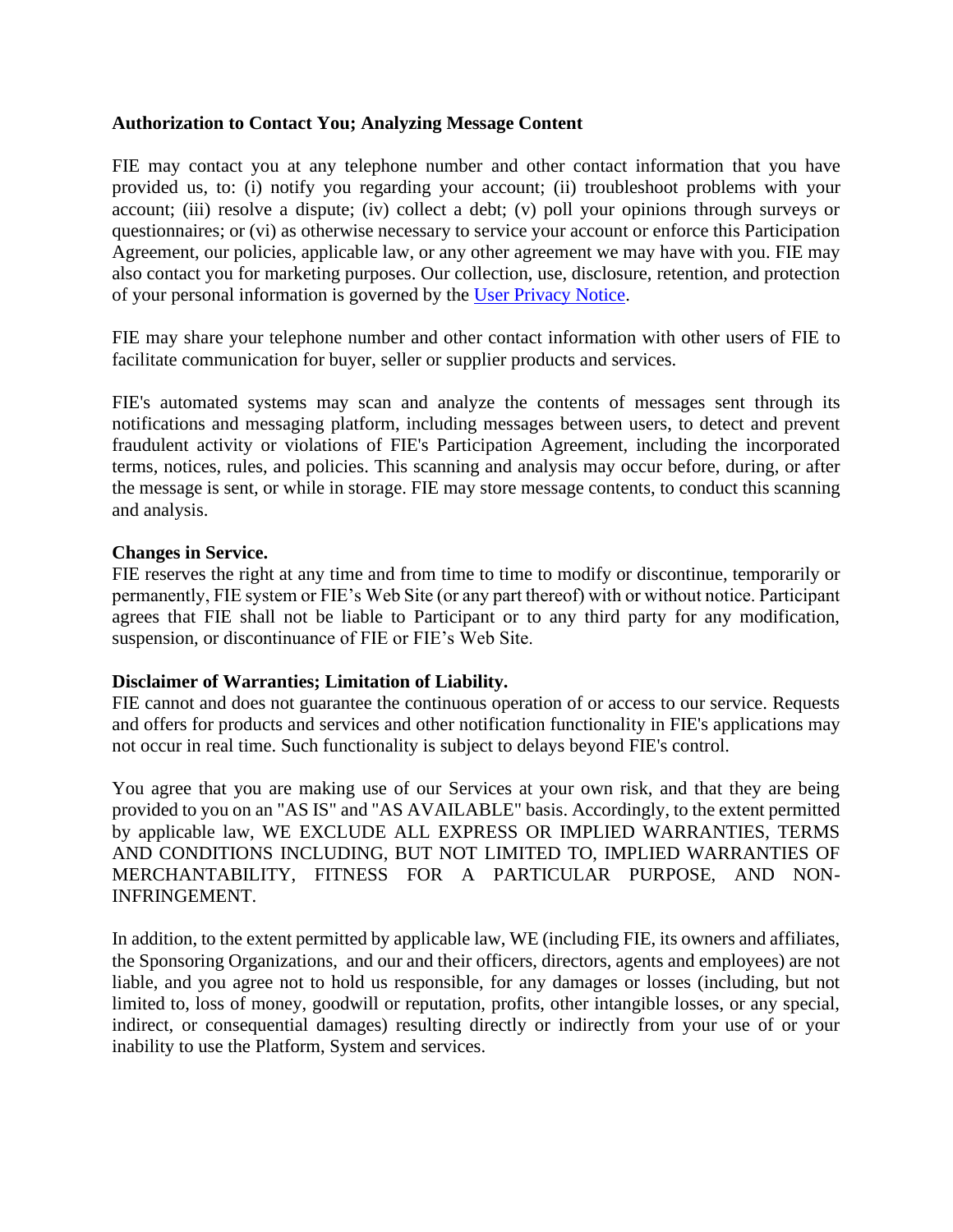Regardless of the previous paragraphs, if WE (as defined above) are found to be liable, our liability to you or to any third party is limited to the greater of (a) the amount of fees which you paid to FIE in the 12 months prior to the action giving rise to the liability, or (b) \$200.

## **Release**

If you have a dispute with one or more users, you release FIE (and its owners, and subsidiaries, the Sponsoring Organizations, and our and their respective officers, directors, employees and agents) from claims, demands and damages (actual and consequential) of every kind and nature, known and unknown, arising out of or in any way connected with such disputes. In entering into this release you expressly waive any protections (whether statutory or otherwise) that would otherwise limit the coverage of this release to include only those claims which you may know or suspect to exist in your favor at the time of agreeing to this release.

## **Indemnity**

You will indemnify and hold US (FIE and its owners, affiliates and the Sponsoring Organizations, as well as our and their respective officers, directors, employees, agents) harmless from any claim or demand, including reasonable legal fees, made by any third party due to or arising out of your breach of this Participation Agreement, your improper use of FIE, use by other parties of your password, or your breach of any law or the rights of a third party.

## **Disputes Between Participants**

Disputes between participants shall be resolved solely between them in whatever forum and under whatever law may be applicable to their negotiations and /or their agreement. You will not make FIE and/or its owners, affiliates and the Sponsoring Organizations, and FIE's and their respective officers, directors, employees, agents a party to such disputes. The Uniform Commercial Code applies to the agreement and negotiations between Participants, unless they agree otherwise.

# **Disputes With FIE, Law Applicable, and Arbitration**

Any Dispute between you and FIE, arising under or in connection with this agreement, including issues of arbitrability, shall be resolved by final and binding arbitration in Memphis, Tennessee in accordance with and subject to the Arbitration Rules of the American Arbitration Association ("AAA") then in effect.

Disputes will be asserted and resolved on an individual case by separate case basis, and not by a class action. No party's claim may be joined with another party's claim for any purpose.

Discovery shall be allowed in connection with arbitration to the extent consistent with the purpose of the arbitration and as allowed by the arbitrators. Judgment upon the award rendered in any arbitration may be entered in any court of competent jurisdiction, or application may be made to such court for a judicial acceptance of the award and enforcement, as the law of the state having jurisdiction may require or allow.

If the value of the relief sought is \$10,000 or less, you or FIE may elect to have the arbitration conducted by telephone or based solely on written submissions, which election shall be binding on you and FIE subject to the arbitrator's discretion to require an in-person hearing, if the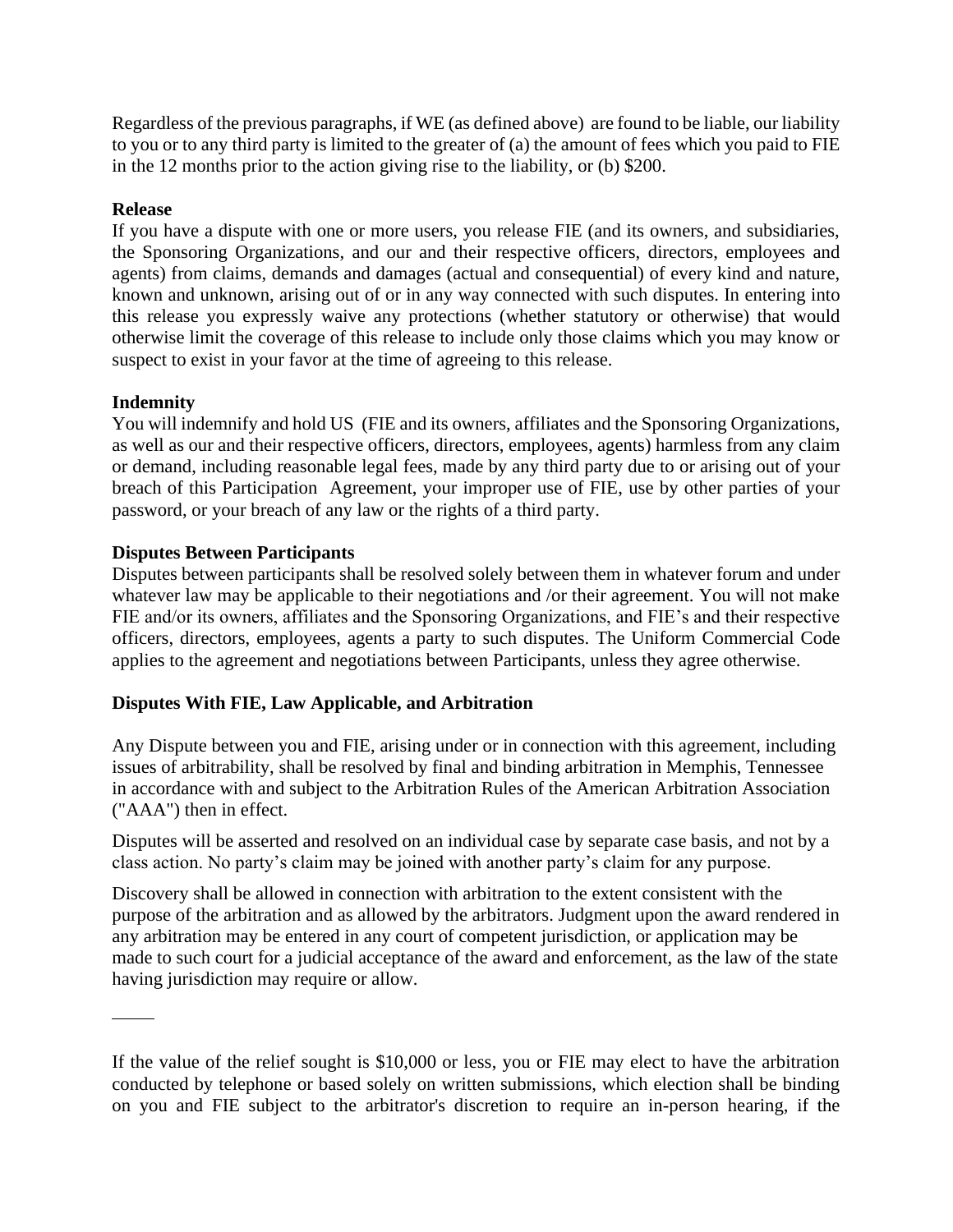circumstances warrant. In cases where an in-person hearing is held, you and/or FIE may attend by telephone, unless the arbitrator requires otherwise.

The arbitrator will decide the substance of all claims in accordance with applicable law, including recognized principles of equity, and will honor all claims of privilege recognized by law. The arbitrator's award shall be final and binding and judgment on the award rendered by the arbitrator may be entered in any court having jurisdiction

Unless you and FIE agree otherwise, in the event that the Agreement to Arbitrate above is found not to apply to you or to a particular claim or dispute, you agree that any claim or dispute that has arisen or may arise between you and FIE must be resolved exclusively by a state or federal court located in Shelby County, Tennessee. You and FIE agree to submit to the personal jurisdiction of the courts located within Shelby County, Tennessee for the purpose of litigating all such claims or disputes. Both you and FIE waive trial by jury.

### **Governing Law**

This Agreement shall be governed by and construed in accordance with the laws of the State of Tennessee, exclusive of choice-of-law rules, except that the Federal Arbitration Act shall apply concerning arbitration.

## **Severability**

Except as otherwise provided in this Participation Agreement, if any provision of this Agreement is held to be invalid, void or for any reason unenforceable, such provision shall be struck out and shall not affect the validity and enforceability of the remaining provisions.

### **Headings**

Headings are for reference purposes only and do not limit the scope or extent of such Section. Our failure to act with respect to a breach by you or others does not waive our right to act with respect to subsequent or similar breaches. We do not guarantee we will take action against all breaches of this Agreement.

### **Amendments to This Participation Agreement**

We may amend this Agreement at any time by posting the amended terms on the FIE website. Our right to amend the Agreement includes the right to modify, add to, or remove terms in the Participation Agreement. We will provide you 5 calendar days' notice by posting the amended terms. The amended terms will only apply to transactions and actions occurring after that notice period. Your continued access or use of FIE constitutes your acceptance of the amended terms. We may also ask you to acknowledge your acceptance of the Participation Agreement through an electronic click-through. This Agreement may not otherwise be amended except through mutual agreement by you and FIE.

# **Both Individuals and Entities using FIE agree to these terms.**

If you create or use an account on behalf of a company, association, or business entity, you represent that you are authorized to act on behalf of such entity and you agree that both you , individually, and the entity, are bound by this Participation Agreement. Individuals accessing FIE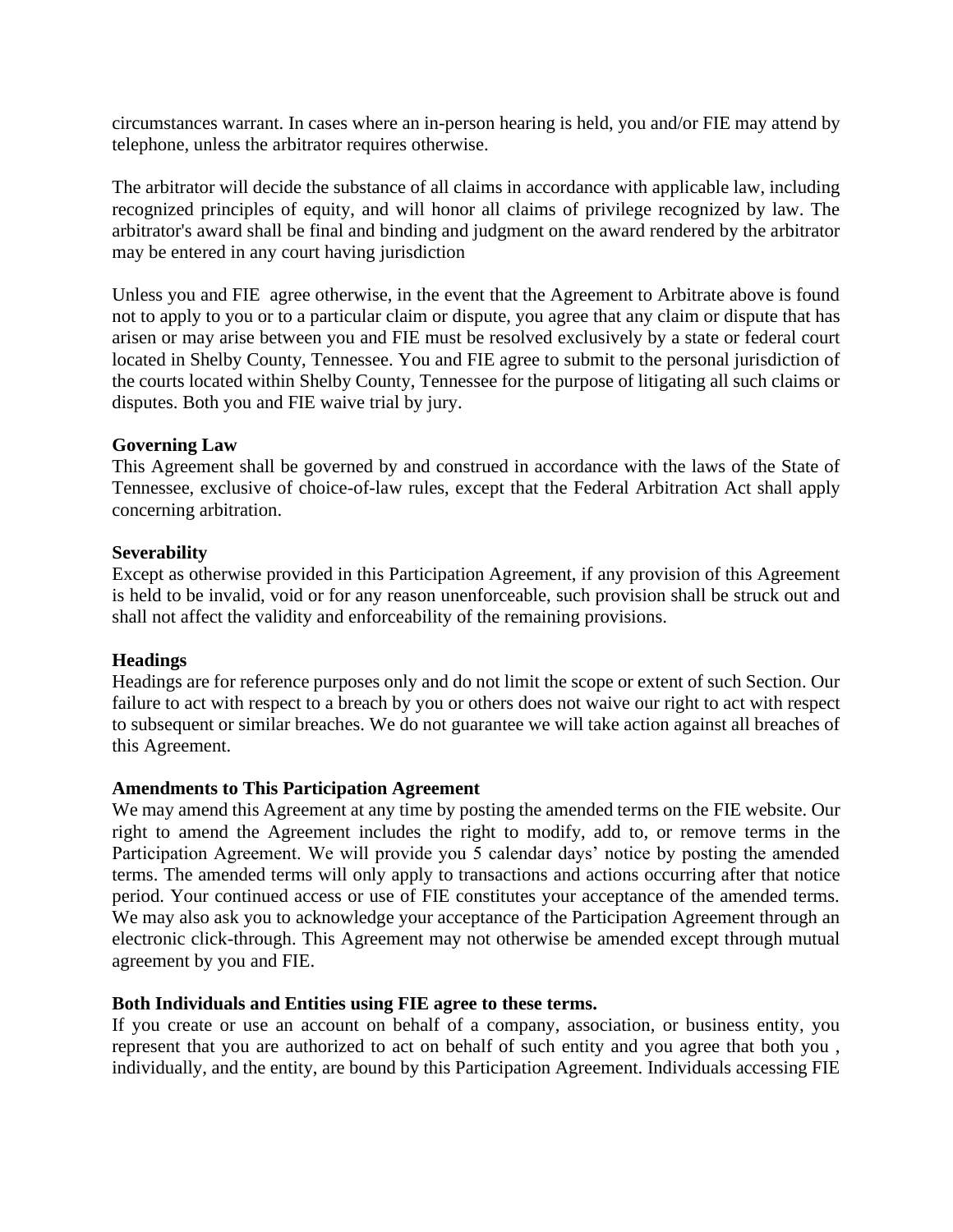via the account of an entity agree in their individual capacity to the terms of this Participation Agreement.

### **Entire Agreement**

This Agreement and all terms and policies posted on FIE set forth the entire understanding and agreement between you and FIE and supersedes all prior understandings and agreements of the parties.

## **Termination.**

Termination of access to FIE and/or termination of this agreement will not affect rights and obligations arising or created before such termination.

If you are a California resident, in accordance with Cal. Civ. Code Sec. 1789.3, you may report complaints to the Complaint Assistance Unit of the Division of Consumer Services of the California Department of Consumer Affairs by contacting them in writing at 400 R Street, Sacramento, CA 95814, or by telephone at (800) 952-5210.

The Seam's Privacy Notice is available at:

[https://www.theseam.com/dist/resources/privacy\\_policy.pdf](https://www.theseam.com/dist/resources/privacy_policy.pdf)

## **Acknowledgment of The Seam's Ownership.**

Participant acknowledges The Seam's exclusive ownership of the FIE site, its website, its logo, the name "Alt-Source: The Food Industry Exchange", its trademarks "The Seam," The Seam's system, The Seam's website, The Seam's domain names "The Seam.com", "The Seam.org", "The Seam.ws", and "The Seam.net", and the associated URL www.TheSeam.com, The URL www.foodindustryexchange.com (or any successor URL designated by The Seam in its reasonable discretion) and, to the extent unique and/or proprietary to The Seam or its licensors, all text, images, graphics, sounds, files, video, designs, animation, layout, color schemes, adaptations, logos, designs, ideas, concepts, methods, techniques, and processes relating to the design, development, operation, content and identification of The Seam system and web site, and all patent, copyright, trade secret, trade name, trademark, and service mark rights and all other intellectual property rights associated therewith.

Participant acknowledges and agrees that FIE owns the site to which access is granted under this Participation Agreement. The site contains proprietary and confidential information that is protected by intellectual property laws, including those related to patent, copyright, trade secret, trade name, trademark and service marks. Neither the site nor its contents, nor its look and feel, may be copied, reproduced, modified or used for derivative or other works. Third party provided advertising and content are also protected by copyrights, trademarks, service marks, patents or other proprietary rights and laws.

The FIE site may be used only for the purposes described in this Participation Agreement as modified from time to time, and any other use is strictly prohibited. FIE grants Participant a limited, personal, non-transferable and non-exclusive right and license to use the FIE software for the purposes of FIE and none other. Participant may not, without FIE's prior written consent resell